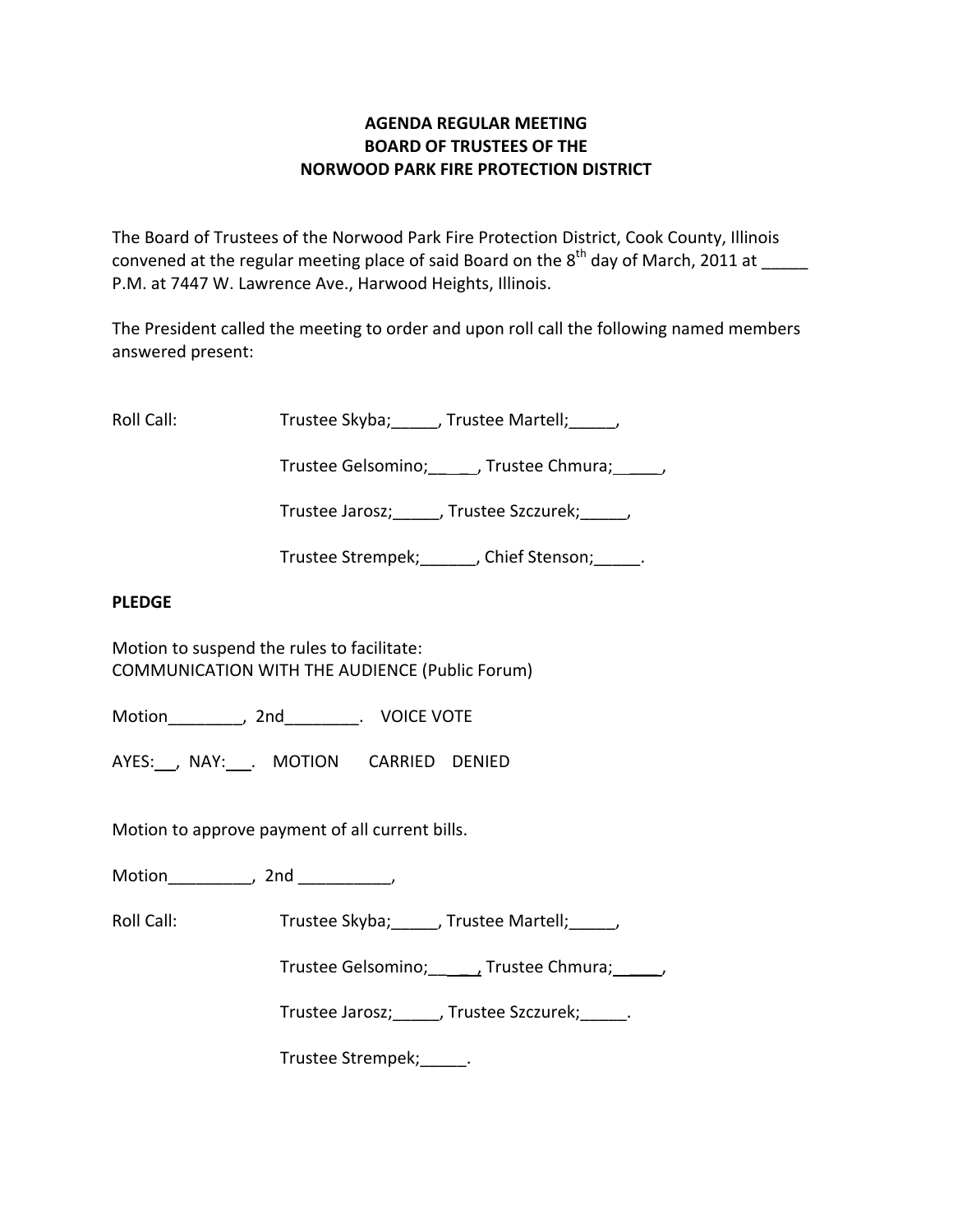Motion to approve the minutes of the Regular meeting held February  $8^{\text{th}}$ , 2011..

Motion\_\_\_\_\_\_\_\_\_, 2nd \_\_\_\_\_\_\_\_\_\_,

Roll Call: Trustee Skyba; Trustee Martell; Trustee Martell;

Trustee Gelsomino; \_\_\_\_\_\_, Trustee Chmura; \_\_\_\_\_,

Trustee Jarosz;\_\_\_\_\_, Trustee Szczurek;\_\_\_\_\_,

Trustee Strempek; [100]

## **TREASURER'S REPORT:**

Motion to approve the Treasurer's report as presented from the Financial Statement for February 2011.

Motion\_\_\_\_\_\_\_\_\_, 2nd \_\_\_\_\_\_\_\_\_,

Roll Call: Trustee Skyba; Trustee Martell; Trustee Martell;

Trustee Gelsomino; \_\_\_\_\_\_\_, Trustee Chmura; \_\_\_\_\_\_,

Trustee Jarosz;\_\_\_\_\_, Trustee Szczurek;\_\_\_\_\_,

Trustee Strempek;\_\_\_\_\_\_.

**Chief's Report:**

Motion to accept the Chief's Report for February 2011 as presented.

Motion\_\_\_\_\_\_\_\_, 2nd \_\_\_\_\_\_\_\_, VOICE VOTE

AYES;\_\_\_\_\_\_, NAY\_\_\_\_\_\_. MOTION CARRIED DENIED

**President's Report:**

**Committee Reports:**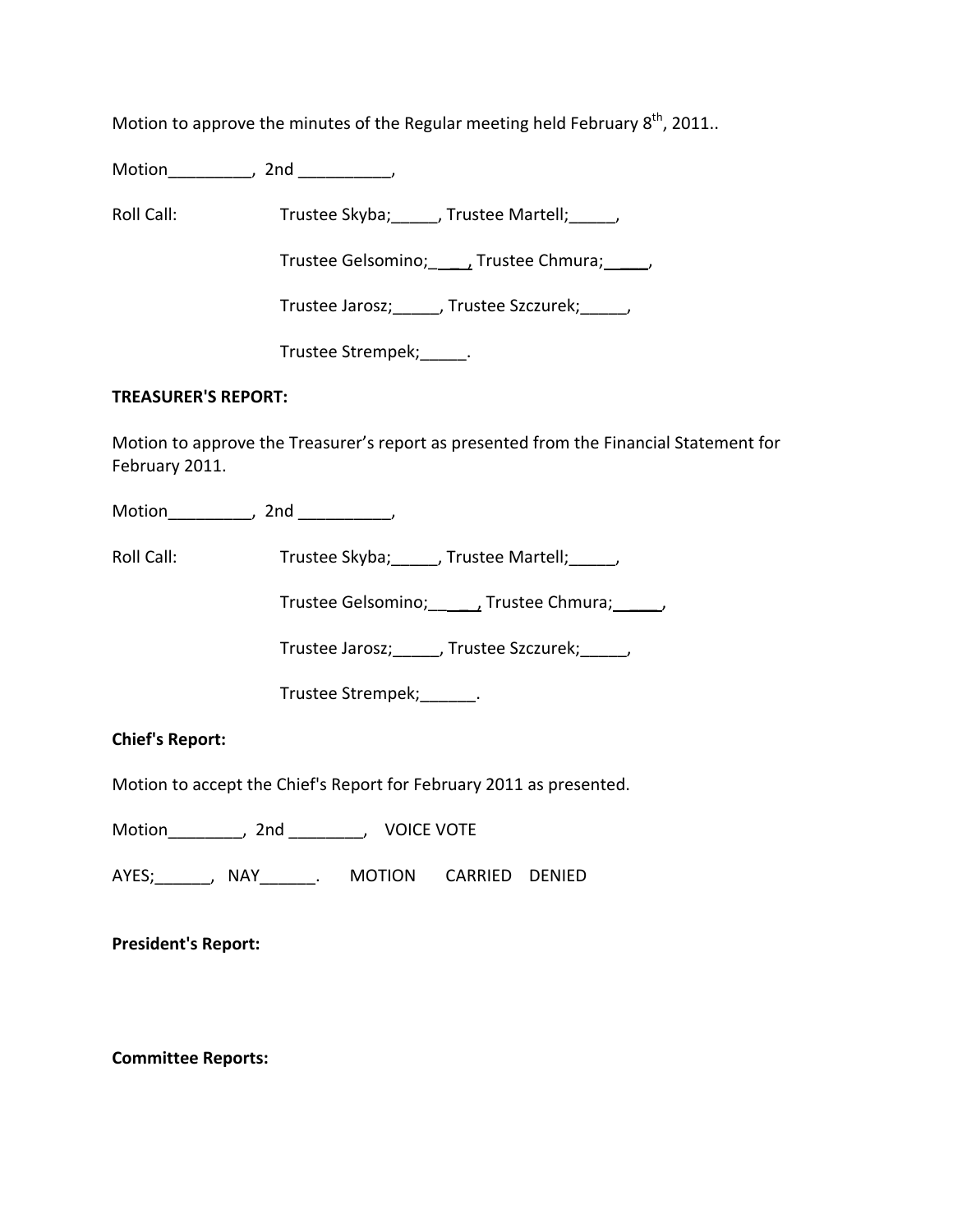Finance Committee‐ Chairman Trustee Chmura

Building and Equipment Committee‐ Chairman Trustee Gelsomino

Technology and PR Media Committee‐ Chairman Trustee Strempek

Policy Committee‐ Chairman Trustee Skyba

Pension Fund‐ Trustee Martell and Trustee Chmura

**Old Business:**

## **New Business:**

Motion to approve the payout of sick time buyback to the following: Bradley Virgils‐ 84 hours \$2,372.40 Total buyback‐ \$2,372.40

Motion\_\_\_\_\_\_\_\_\_, 2nd \_\_\_\_\_\_\_\_\_\_,

Roll Call: Trustee Skyba; \_\_\_\_, Trustee Martell; \_\_\_\_\_,

Trustee Gelsomino; \_\_\_\_\_\_, Trustee Chmura; \_\_\_\_\_,

Trustee Jarosz;\_\_\_\_\_, Trustee Szczurek;\_\_\_\_\_,

Trustee Strempek;\_\_\_\_\_.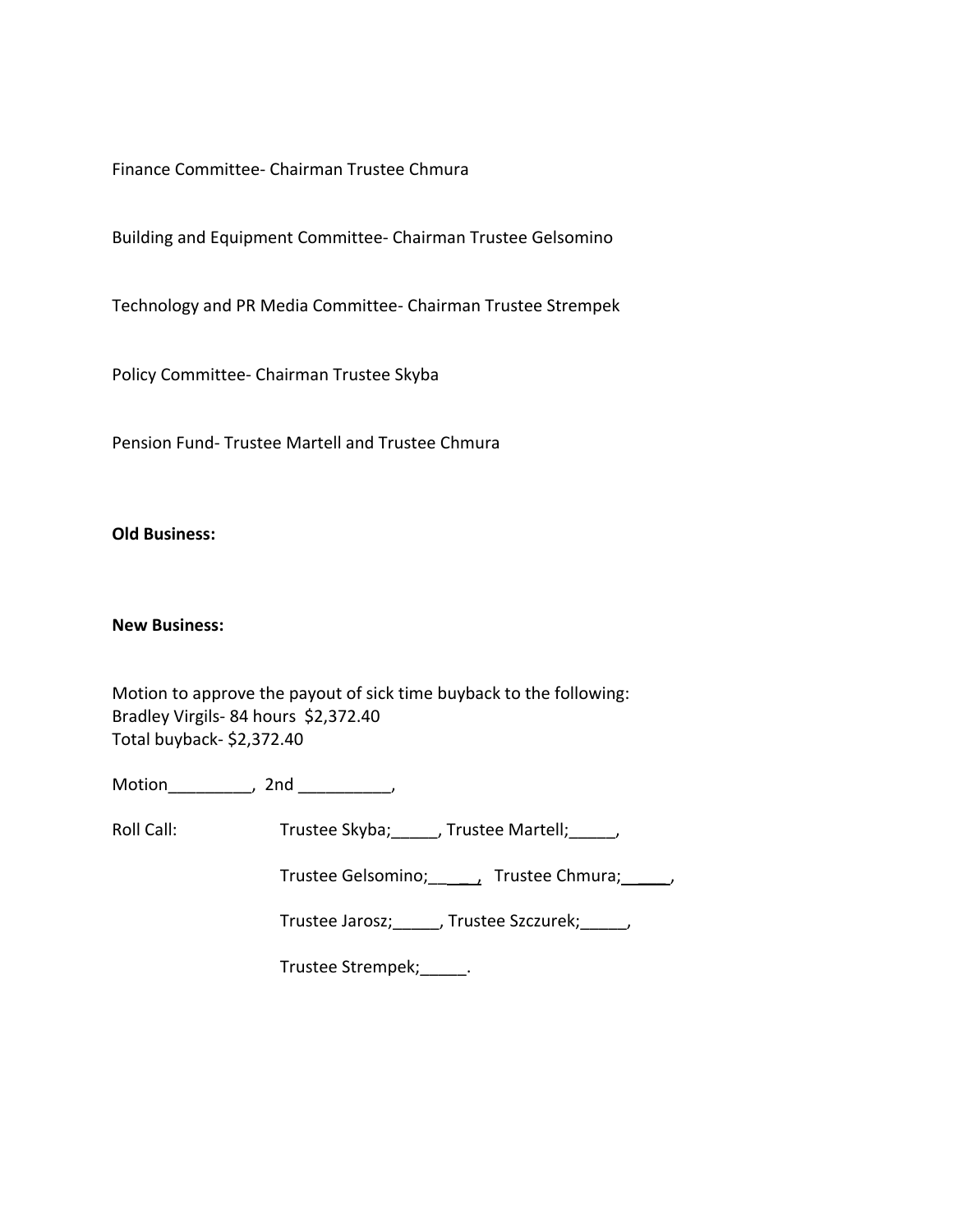Motion to approve the payout to Bradley Virgils for his remaining five (2010) vacation days totaling \$3,430.80, per his request.

Motion\_\_\_\_\_\_\_\_\_, 2nd \_\_\_\_\_\_\_\_\_\_,

Roll Call: Trustee Skyba; J. Trustee Martell; Trustee Martell;

Trustee Gelsomino; \_\_\_\_\_\_, Trustee Chmura; \_\_\_\_\_,

Trustee Jarosz;\_\_\_\_\_, Trustee Szczurek;\_\_\_\_\_,

Trustee Strempek;\_\_\_\_\_.

Motion to approve the purchase of Prestige Flooring, including installation, for the Day Room from Touch of Beauty at a cost of \$5,025.00.

Motion\_\_\_\_\_\_\_\_\_, 2nd \_\_\_\_\_\_\_\_\_\_,

Roll Call: Trustee Skyba; \_\_\_\_, Trustee Martell; \_\_\_\_,

Trustee Gelsomino; \_\_\_\_\_, Trustee Chmura; \_\_\_\_\_,

Trustee Jarosz; J. Trustee Szczurek; J.

Trustee Strempek;\_\_\_\_\_.

Motion to approve the proposal from \_\_\_\_\_\_\_\_\_\_\_\_\_\_\_\_\_\_\_\_\_\_\_\_\_\_\_\_\_\_\_starting April 1<sup>st</sup>, 2011 for the Norwood Park Fire Protection District's Dental insurance policy.

Motion\_\_\_\_\_\_\_\_\_, 2nd \_\_\_\_\_\_\_\_\_\_,

Roll Call: Trustee Skyba; Trustee Martell; Trustee Martell;

Trustee Gelsomino; \_\_\_\_\_, Trustee Chmura; \_\_\_\_\_,

Trustee Jarosz;\_\_\_\_\_, Trustee Szczurek;\_\_\_\_\_,

Trustee Strempek;\_\_\_\_\_.